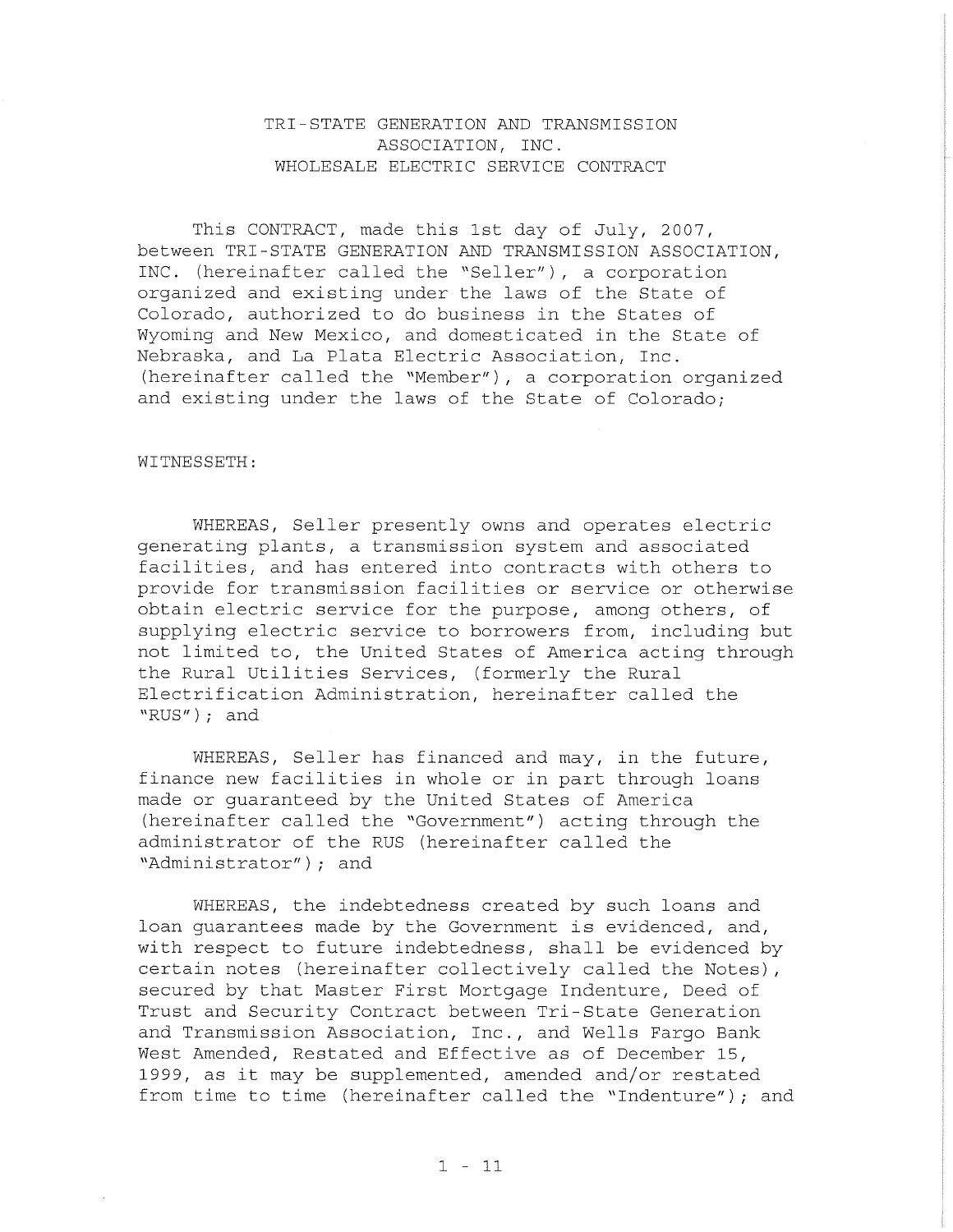WHEREAS, this Contract and payments due to Seller under this Contract will be pledged and assigned to secure the Notes, as provided in the Indenture or other notes pursuant to other financial arrangements; and

WHEREAS, the Member acknowledges that Seller and the Government and other lenders are relying on this commitment from the Member, and similar commitments from all other Members having similar contracts to purchase electric service for its present and future load requirements hereunder and provide for (a) the financing of Seller's facilities, (b) the development of an organization to serve the Member, and (c) for a long-term planning and power supply acquisition *programi* and

WHEREAS, the Government and other lenders are relying on this Contract and similar contracts between Seller and other borrowers from the Rural Utilities Services to assure that the Notes are paid and the purposes of the Rural Electrification Act of 1936, as amended, are carried out and Seller, and the Member, by executing this Contract, acknowledge that reliance;

WHEREAS, Tri-State and Member are committed to meeting electric utility market challenges, in <sup>a</sup> competitive environment, during the term of this Contract;

- **1.** GENERAL OBLIGATIONS OF THE PARTIES. The Seller shall sell and deliver to the Member and the Member shall purchase and receive from the Seller all electric service including capacity and energy which the Member shall require for the operation of the Member's system, up to the limit the Member has chosen pursuant to 1 (a.) below, except for sources, such as photovoltaic cells, fuel cells, or others that are not connected to Member's distribution or transmission system.
	- (a.) Member shall have the right to elect to receive from 95% to 100% from Seller, so that up to 5% of its requirements can be obtained from distributed or renewable generation owned or controlled by the Member. Details concerning the operating requirements of the election shall be set forth in a written policy to be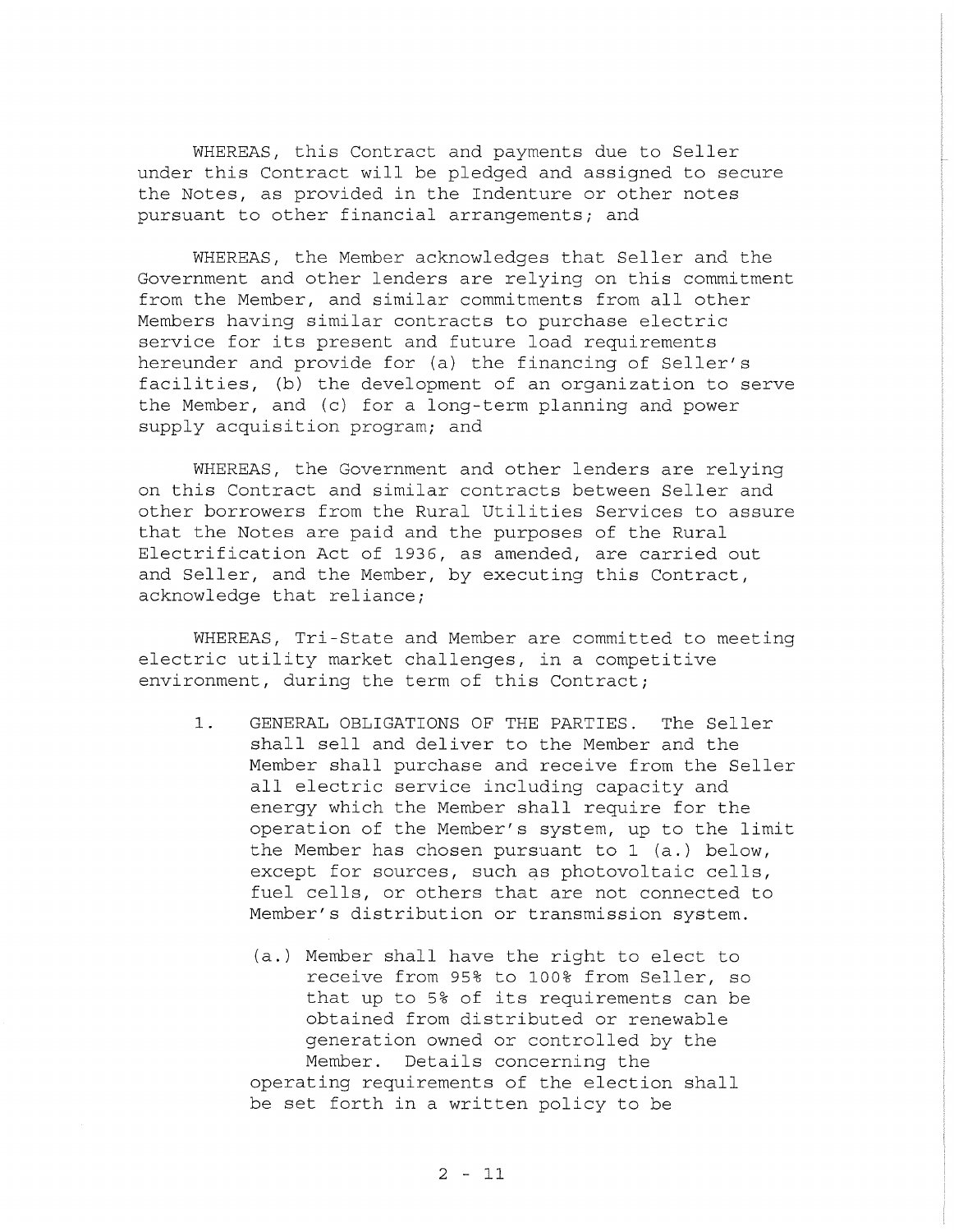adopted by Seller's Board of Directors which shall set forth requirements concerning such things as the effect of growth, backup service, nominations to be provided, reports Member is to provide, rates upon return to all requirements service, notice periods to be provided, and other details. Such election shall be evidenced by a written notification, and shall take effect on the first day of the month following the month in which the first such election is made. Thereafter the written policy shall specify <sup>a</sup> method for determining the effective date. Member may cancel this election and receive all of its requirements from Seller pursuant to the provisions of the written policy to be adopted by Seller's Board of Directors. Unless provided by the prior written approval of the Seller and the Administrator, or under the provisions of this section, the Member agrees that it will not operate generating plants for the production of electric service except when the Seller is unable to supply the Member's requirements, and then only to the extent that the Seller is unable to supply such requirements.

(b.) The Seller shall use reasonable diligence to provide a constant and uninterrupted supply of electric service hereunder.

Neither Party hereto shall be considered to be in default in respect to any obligation hereunder, other than the obligations of the Member to make payments of amounts due under this Contract, if failure of performance shall be due to uncontrollable forces; the term "uncontrollable forces" meaning any cause beyond the control of the Party affected, including, but not limited to, failure of facilities, flood, earthquake, storm, fire, lightning, epidemic, war, riot, civil disturbance, labor disturbance, sabotage, inability to obtain permits, licenses, right-of-way or authorizations from any local, state or federal agency or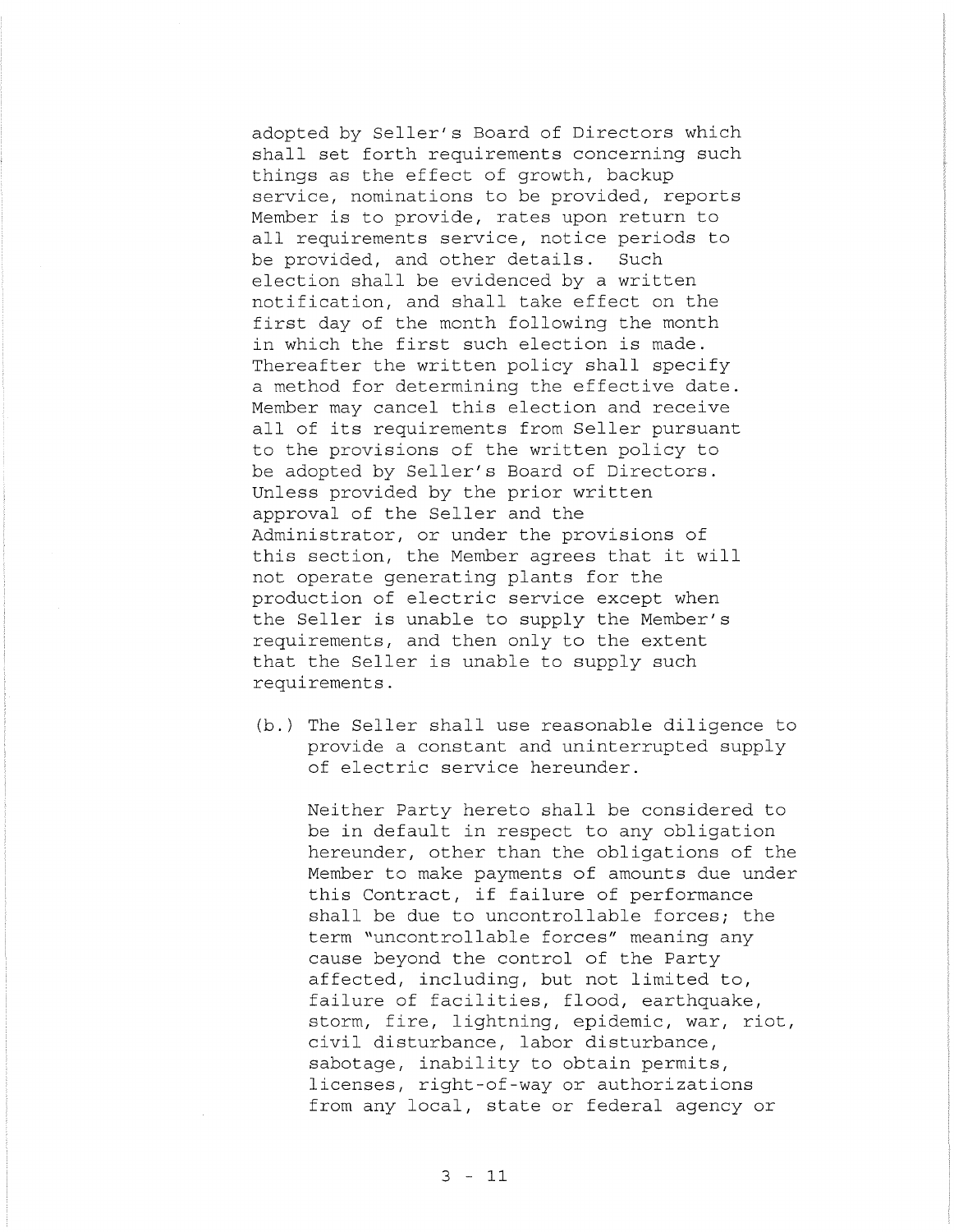person, and restraint by court or public authority, which by exercise of due foresight such Party could not reasonably have been expected to avoid, and which by exercise of due diligence it shall be unable to overcome. Neither Party shall, however, be relieved of liability for failure of performance if such failure is due to removable or remediable causes which it fails to remove or remedy with reasonable dispatch. Nothing contained herein, however, shall be construed to require either Party to prevent or settle <sup>a</sup> strike against its will. The failure of performance of any power supplier to Seller under an agreement(s) with Seller shall be deemed to be within the meaning of "uncontrollable forces" for the purposes of this Contract.

If Seller's generation and sources of supply are inadequate to serve all of Member's demand and Seller is not able to secure additional sources of supply, then in that event, Member's service may be interrupted pursuant to a written policy that has been adopted by Seller's Board of Directors that establishes procedures for such interruptions.

**2.** ELECTRIC CHARACTERISTICS AND DELIVERY POINTS. Electric service to be furnished hereunder shall be alternating current, three phase, sixty cycle. The current points of delivery, delivery voltage, and any special conditions of service are set forth in the schedule attached hereto, marked Schedule B and made part hereof. Schedule B shall be deemed to be amended from time to time to include such other point or points of delivery as may be agreed upon by the Seller and the Member. The obligations of the parties concerning new delivery points and payment for facilities to make final connections and extensions to service shall be as set forth in written policies adopted by Seller's Board of Directors. Such policies shall also address ownership of substation, switching and metering equipment.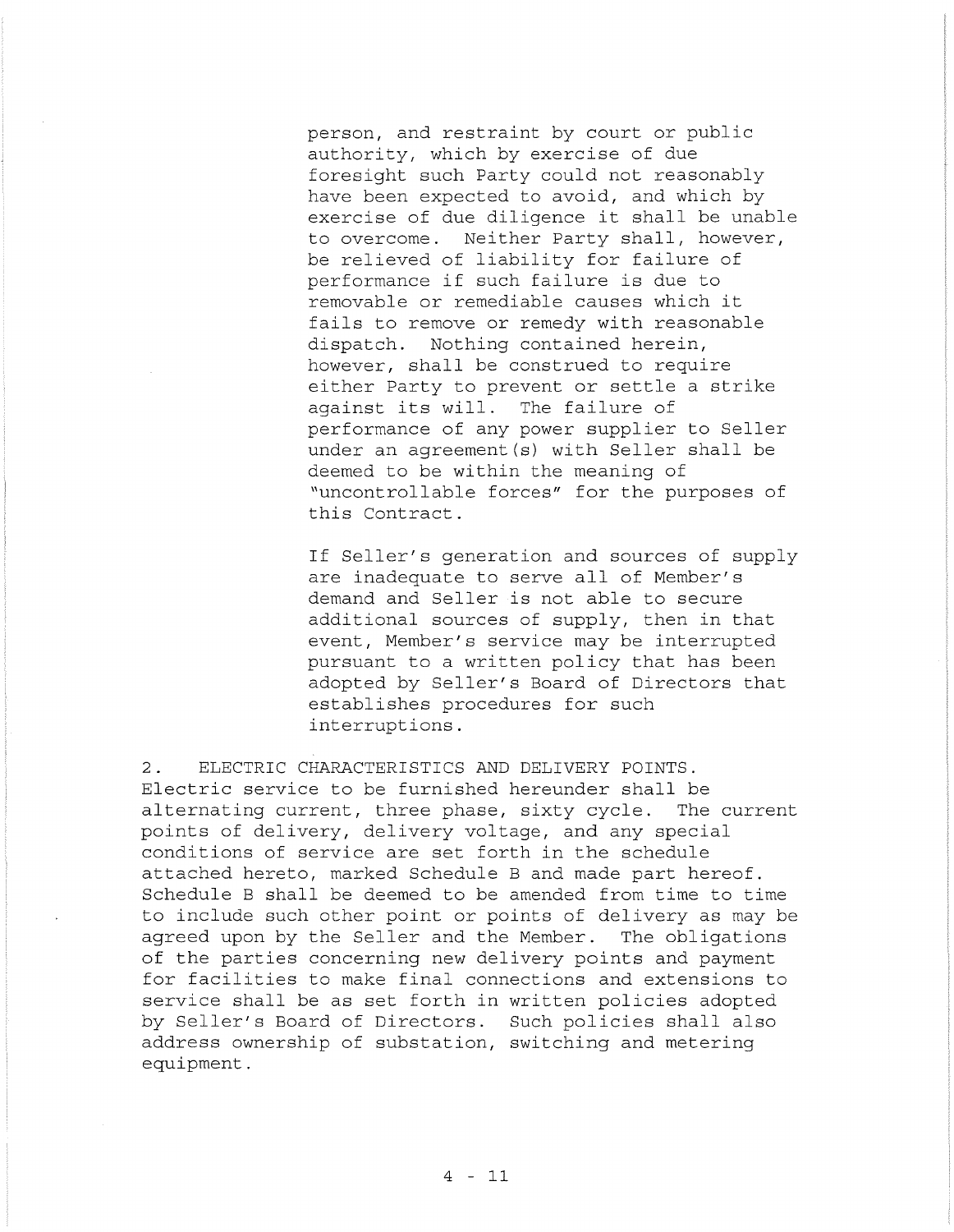All contracts or agreements entered into by the parties shall be listed in <sup>a</sup> schedule attached hereto, and marked Schedule **A.**

Schedules to this Contract shall be kept up to date as they are changed, so that this Contract contains or refers to all agreements between the parties.

## **3.** RATE

- (a) The Member shall pay the Seller for all electric service furnished hereunder at the rates and on the terms and conditions set forth in the rate schedule(s), adopted from time to time by Seller's Board of Directors.
- (b) The Board of Directors of the Seller at such intervals as it shall deem appropriate, but in any event not less frequently than once in each calendar year, shall review the rates for electric service furnished hereunder and under similar agreements with other Members and, if necessary, shall revise such rates so that it shall produce revenues which shall be sufficient, with the revenues of the Seller from all other sources, to meet the cost of operation (inclusive of reasonable reserves), debt and lease service, and equity development of the Seller, all as approved by the Board of Directors of the Seller. The Seller shall cause <sup>a</sup> notice in writing to be given to the Member and other Members of the Seller and the Administrator which shall set out all the proposed revisions of the rates with the effective date thereof, which shall be not less than ninety (90) nor more than one hundred twenty (120) days after the date of the notice, and shall set forth the basis upon which the rates is proposed to be adjusted and established. The Member agrees that the rates from time to time established by the Board of Directors of the Seller shall be deemed to be substituted for the rates currently provided and agrees to pay for electric service furnished by the Seller to it hereunder after the effective date of any such revisions at such revised rates.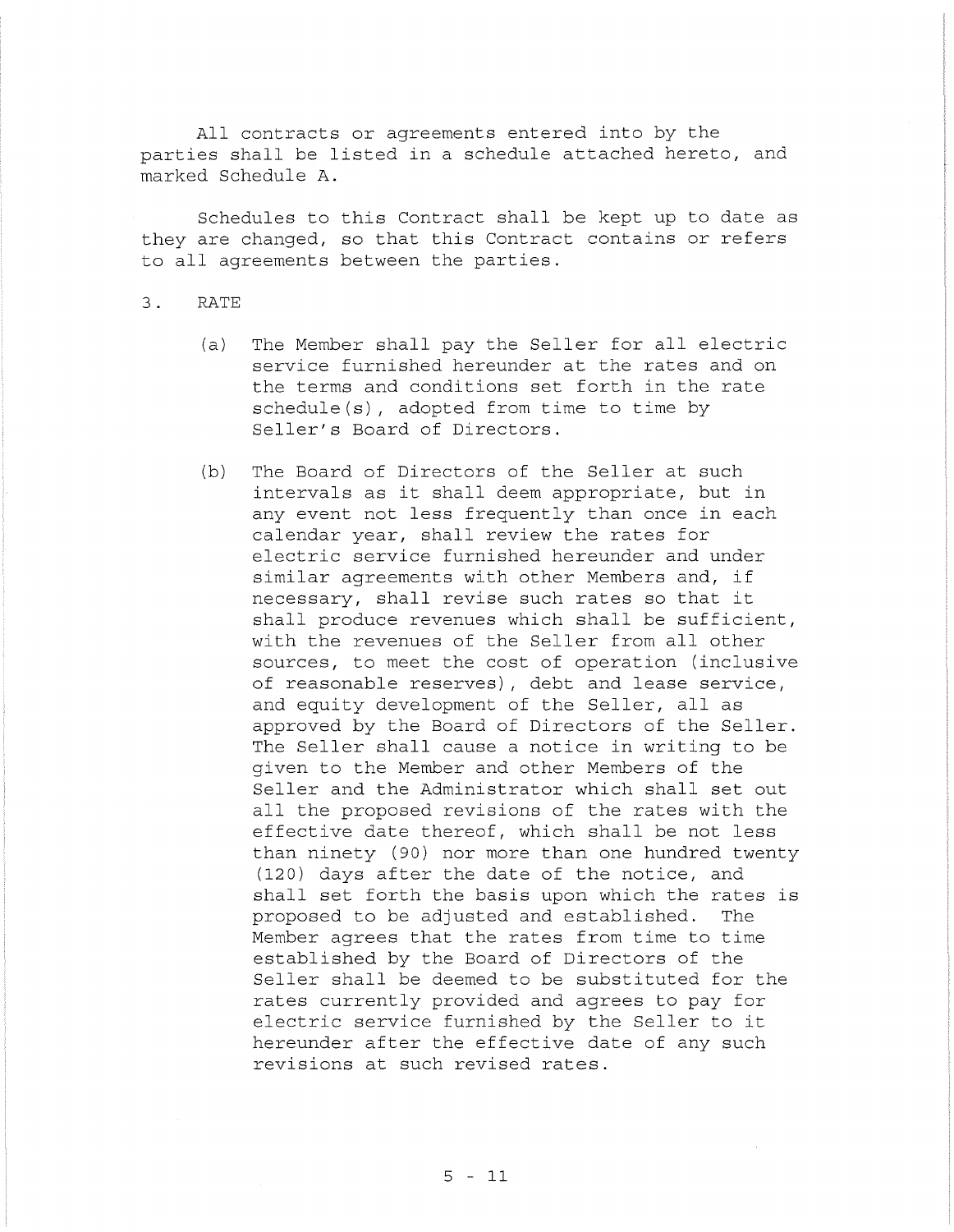4. METER READINGS AND PAYMENT OF BILLS. The Seller shall read meters or cause meters to be read at monthly intervals. <sup>A</sup> bill for electric service, shall be presented to the Member no later than the 20<sup>th</sup> day of the month following the month in which the electric service was consumed. The date of the bill shall be deemed the date of presentation. Electric service furnished hereunder shall be paid in useable funds at the office of the Seller in Denver, Colorado (or such other location as Seller may designate), monthly, no later than the last day of the calendar month in which the bill is mailed to the Member provided however, if the date of presentation of the bill falls after the 20<sup>th</sup> day of the month, the Member shall receive one day of delay in payment for each day of delay in presentation. If the Member shall fail to pay any such bill within the above prescribed period, <sup>a</sup> one percent (1%) late charge shall be added to the bill and the Seller may discontinue delivery of electric service hereunder upon fifteen (15) days written notice to the Member of its intention to do so. Should the last day of the month (or any extended payment due date) fall on a weekend or Seller's holiday, payment shall be due on Seller's immediately preceding business day. Amounts in arrears will bear interest at the National Rural Utilities Cooperative Finance Corporation's Line of Credit rate, plus one percent (1%), applied to late payments on <sup>a</sup> daily basis in consideration of a 365-day year.

5. METER TESTING AND BILLING ADJUSTMENT. The Seller shall test and calibrate meters or cause meters to be tested and calibrated by comparison with accurate standards at intervals of twelve (12) months. The Seller shall also make or cause to be made special meter tests at any time at the Members' request. The costs of all tests shall be borne by the Seller, provided, however, that if any special meter test made at the Members' request shall disclose that the meters are recording accurately, the Member shall reimburse the Seller for the cost of such test. Meters registering not more than two percent (2%) fast or slow shall be deemed to be accurate. If any meter shall fail to register for any period, the Member and the Seller shall agree as to the amount of electric service furnished during such period and the Seller shall render <sup>a</sup> bill therefor. The Seller's Board of Directors shall establish <sup>a</sup> written policy concerning notice of meter testing and who shall have <sup>a</sup> right to be present. If at any test, <sup>a</sup> meter shall be found to be inaccurate by more than two percent (2%),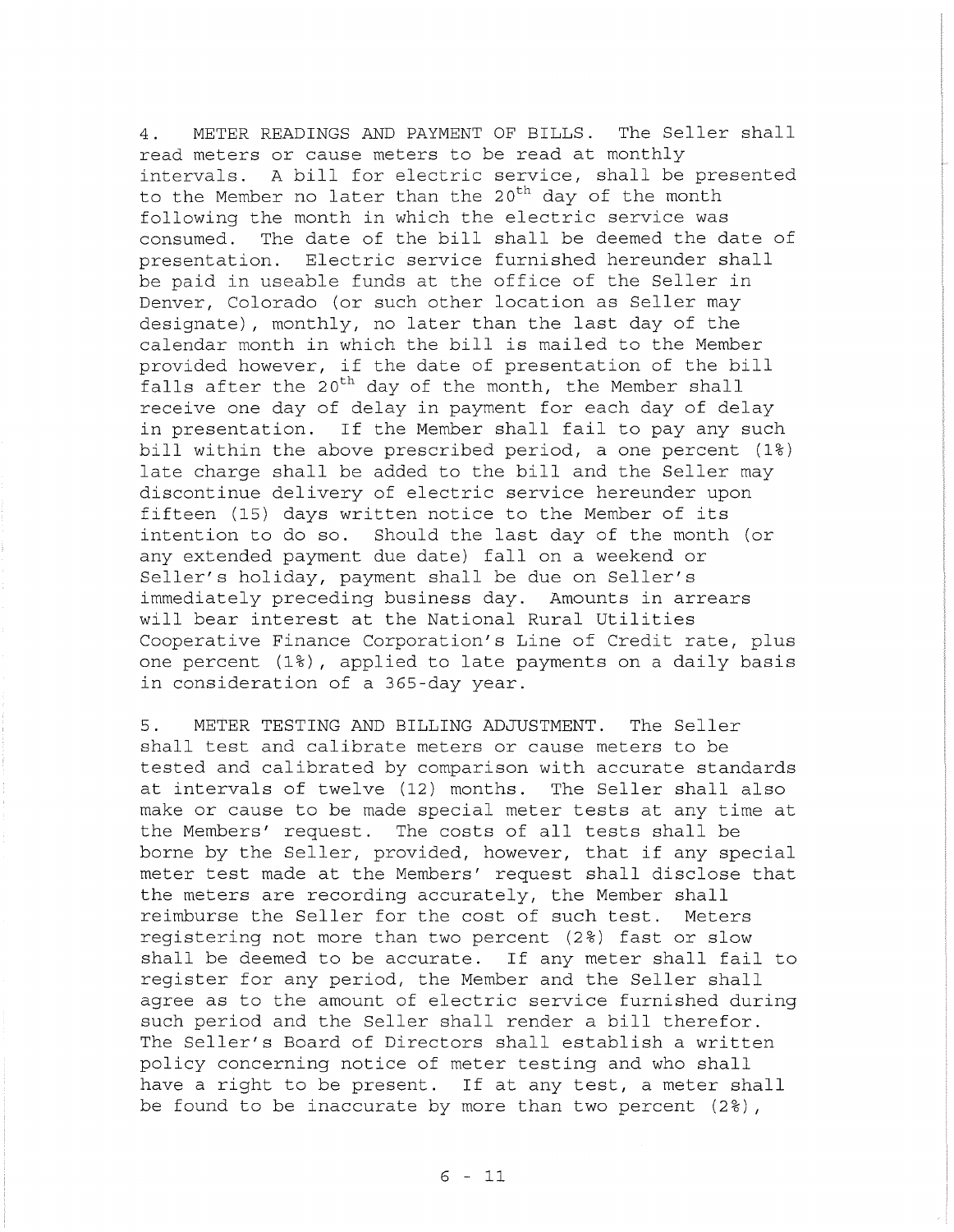fast or slow, an adjustment shall be made in settlement between the Parties to compensate for the effect of such inaccuracy over <sup>a</sup> preceding period, starting from the date the meter registration became in error, if it can be determined. If the date when the error in registration began cannot be determined, it shall be assumed that the error has existed for a period equal to one-half (1/2) of the time elapsed since the meter was installed, or one-half of the time elapsed since the past previous test, not to exceed six (6) months.

6. RIGHT OF ACCESS. Duly authorized representatives of either party hereto shall be permitted to enter the premises of the other party hereto at all reasonable times in order to carry out the provisions hereof.

- 7. RESALE OF ELECTRIC ENERGY.
	- (a) The Member shall not sell at wholesale any of the electric energy delivered to it hereunder to any customer of the Member for resale by that customer, unless such resale is specifically approved by the Board of Directors of the Seller or is provided for in the schedule attached hereto marked Schedule C and made a part hereof.
	- (b) The Member acknowledges that it is familiar with the provisions of Article 12 in each of Salt Lake City Integrated Projects Contract No. 87-LAO-172 (as amended), and Loveland Area Projects Contract No. 87-LAO-134 (as amended), dated March 10, 1989 and April 28, 1987 respectively, between the United States of America and the Seller and in Contract No. 87-SLC-0025 (as amended) dated March 9, 1989, entitled "Resale of Electric Service," <sup>a</sup> copy of such Article 12 being attached hereto, marked Schedule D, and made a part hereof. The Member agrees to comply with and be bound by the provisions of such article <sup>12</sup> and to furnish the information required thereby.

8. TRANSFER BY THE MEMBER. The Member agrees that during the term of this Contract, so long as any of the Notes are outstanding, the Member shall not, without the approval in writing of Seller and the Administrator, take or suffer to be taken any steps for reorganization or dissolution, or to consolidate with or merge into any organization, or to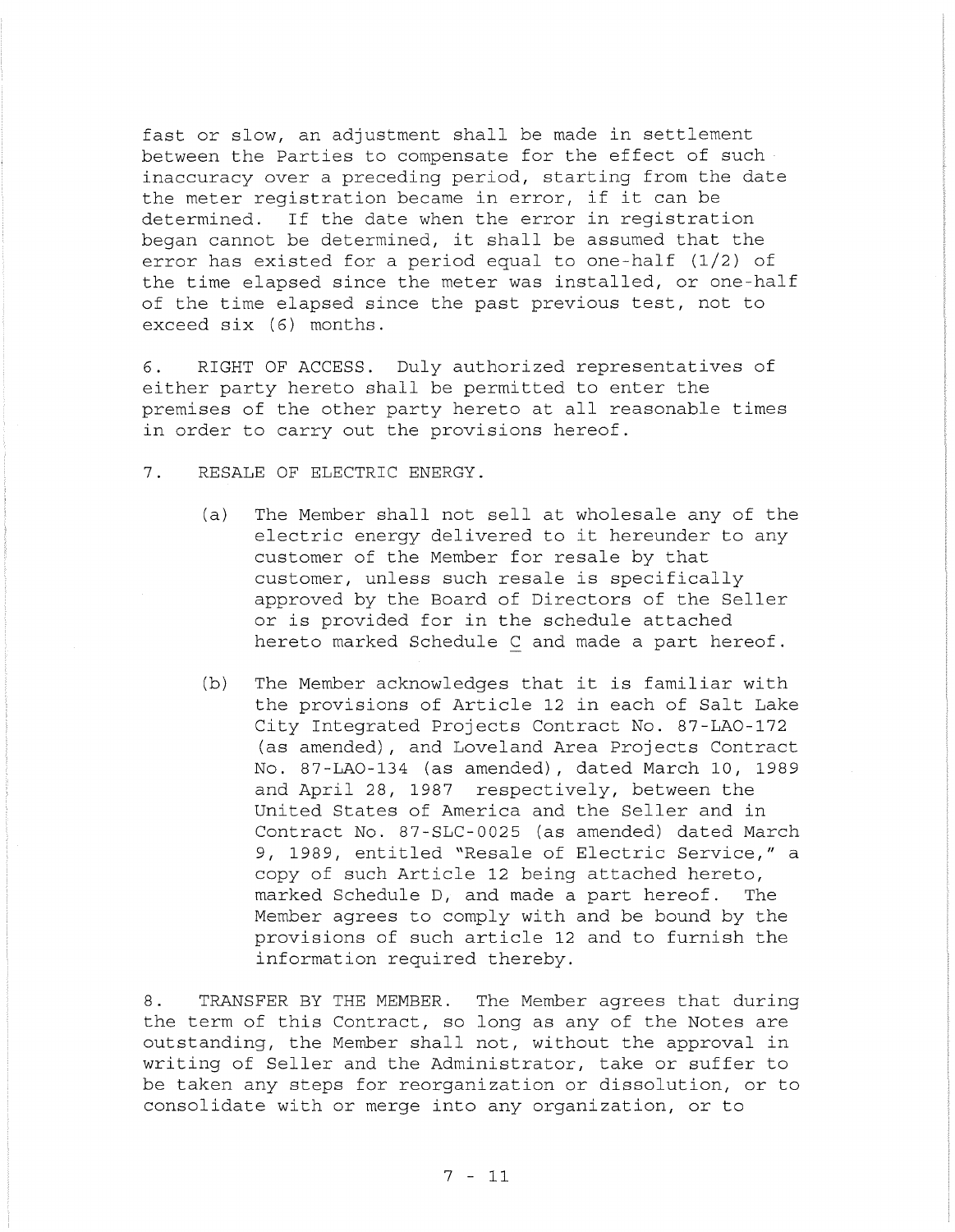sell, lease or transfer (or make any agreement therefor) all or <sup>a</sup> substantial portion of its electric system assets, whether now owned or hereafter acquired. Notwithstanding the foregoing, the Member may take or suffer to be taken any steps for reorganization or dissolution or to consolidate or merge into any organization or to sell, lease or transfer (or make any agreement therefor) all or <sup>a</sup> substantial portion of its electrical system assets, whether now owned or hereafter acquired, so long as the Member shall pay such pro rata portion of the outstanding indebtedness on the Notes, as well as other obligations and commitments of Seller at the time existing, as shall be determined by Seller with the prior written consent of the Administrator and shall otherwise comply with such reasonable terms and conditions as the Administrator and Seller shall require. Provided, however, no such approvals shall be required to take the actions contemplated herein so long as the purchaser or surviving organization is <sup>a</sup> member of Seller and has validly authorized, executed and delivered <sup>a</sup> contract for electric service substantially in the form of this Contract.

**9.** SPECIFIC PERFORMANCE OF MEMBER. Seller and the Member agree that the failure or threatened failure of the Member to comply with the terms of the immediately preceding paragraph entitled Transfer by the Member will cause irreparable injury to Seller and to the Government which cannot properly or adequately be compensated by the mere payment of money. The Member agrees, therefore, that in the event of a breach or threatened breach by the Member of the paragraph entitled Transfer by the Member, of this Contract, that either the Seller or the Government or both of them, in addition to any other remedies that may be available to it judicially, shall have the right to obtain from any competent court a decree enjoining such breach or threatened breach of said paragraph or a decree providing for the terms of said paragraph to be specifically enforced.

**10.** SPECIFIC PERFORMANCE OF SELLER. Seller and the Member agree that the failure or threatened failure of the Seller to comply with the terms of this contract concerning supply of electric service to the Member will cause irreparable injury to Member and cannot properly or adequately be compensated by the mere payment of money. The Seller agrees, therefore, that in the event of a breach or threatened breach by the Seller of this Contract concerning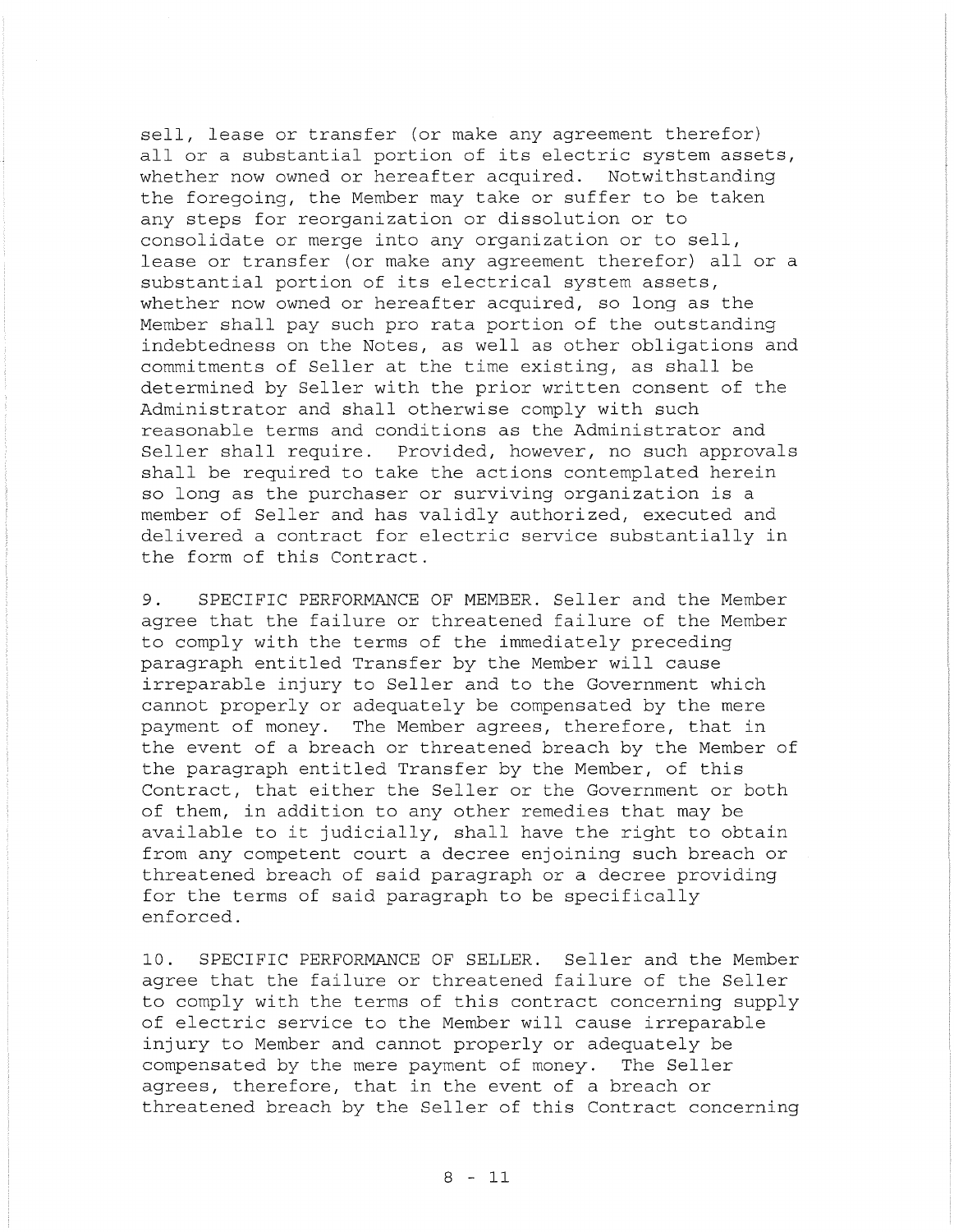supply of electric service, that Member, in addition to any other remedies that may be available to it judicially, shall have the right to obtain from any competent court <sup>a</sup> decree enjoining such breach or threatened breach of this Contract and providing for the terms of this Contract to be specifically enforced.

- 11. GENERAL PROVISIONS.
- 11.1 It is agreed that all representations and agreements between the Parties covering the subject matter hereof are expressed herein and in the exhibits hereto and that no other representation of any kind or nature, whether made by the officers or agents of either of the Parties, shall be binding. Upon the date this Contract shall become binding between the Parties, the Contract and any associated transmission or other service agreements between the Parties heretofore executed shall be deemed cancelled and superseded in entirety by this Contract, except that any such agreement(s) between the Parties designated on Schedule <sup>A</sup> hereto shall continue in full force and effect. All schedules annexed hereto are subject to change, alteration and deletion by proper corporate action of the Seller and, as the case may be, by the Member.
- 11.2 Each Party shall indemnify and save the other Party harmless for liability, loss, costs and expenses on account of injury to persons (including death) or damage or destruction of property occasioned by the negligence of its officers, employees or its contractors, unless it be proven that such injury or damage resulted from the negligence of the other Party. Provided, however,
	- (a) that each Party shall be solely responsible for the claims or any payments to any employee or agent for injuries occurring in connection with their employment or arising out of any Workmen's Compensation Law, and (b) that neither Party shall be liable for any loss of earnings, revenues, indirect or consequential damages or injury which may occur to the other as <sup>a</sup> result of outages in delivery of services hereunder by reason of any cause whatsoever.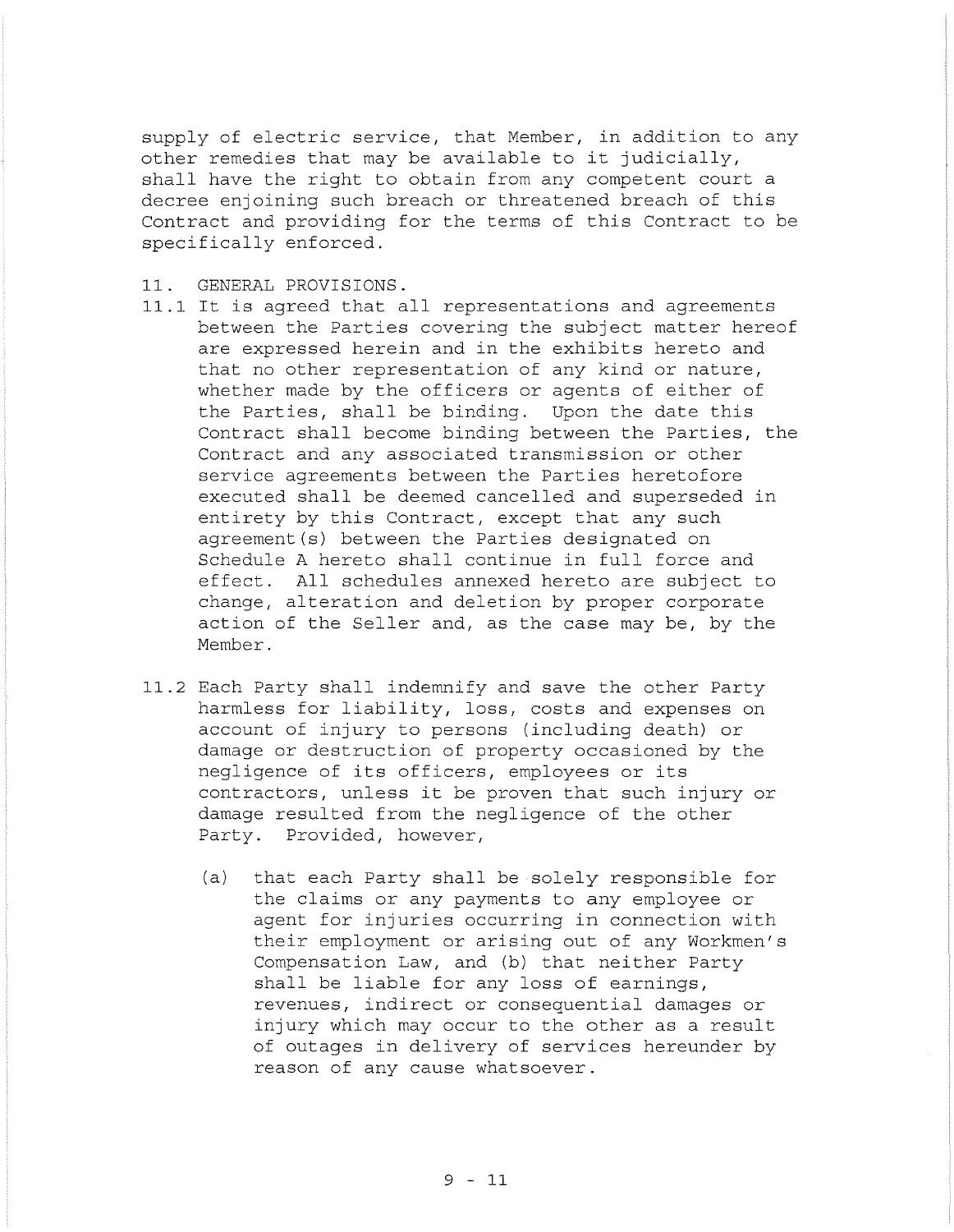- 11.3 <sup>A</sup> waiver at any time of <sup>a</sup> right with respect to <sup>a</sup> default or any other matter shall not be deemed a waiver with respect to any other or a subsequent default or matter. No delay, short of the statutory period of limitations, in asserting or enforcing any right hereunder shall be deemed a waiver of such right. Every right and remedy shall be cumulative and in addition to every right or remedy now or hereafter existing at law, in equity, under Seller's bylaws or by statute or contract between the Parties and the pursuit or granting of any right or remedy shall not be construed as an election. Nothing in this Contract shall be construed to limit or restrict the rights and obligations of either of the Parties [a] under Seller's bylaws or [b] to grant liens and security interests herein pursuant to mortgage instruments approved by the Administrator.
- 11.4 This Contract shall in all respects be governed by, and controlled in accordance with, the laws of the State of Colorado. If any article, section, paragraph, clause or provision of this Contract shall be finally adjudged by <sup>a</sup> court of competent jurisdiction to be invalid or unenforceable, the remaining provisions of the Contract shall remain in full force and effect as though such article, section, paragraph, clause or provision or any part thereof so adjudicated to be invalid or unenforceable had not been included herein.

12. Term of Contract. This Contract shall become effective only upon the approval in writing by the Administrator, and shall remain in effect until December 31, 2050, and thereafter until terminated by either party giving to the other not less than two (2) years' written notice of its intention to terminate.

No later than five (5) years after the execution of this Contract and each succeeding five (5) years thereafter, Seller will establish <sup>a</sup> committee to review this Contract for the purposes of making recommendations concerning any suggested modifications to its terms and provisions to Seller's Board of Directors.